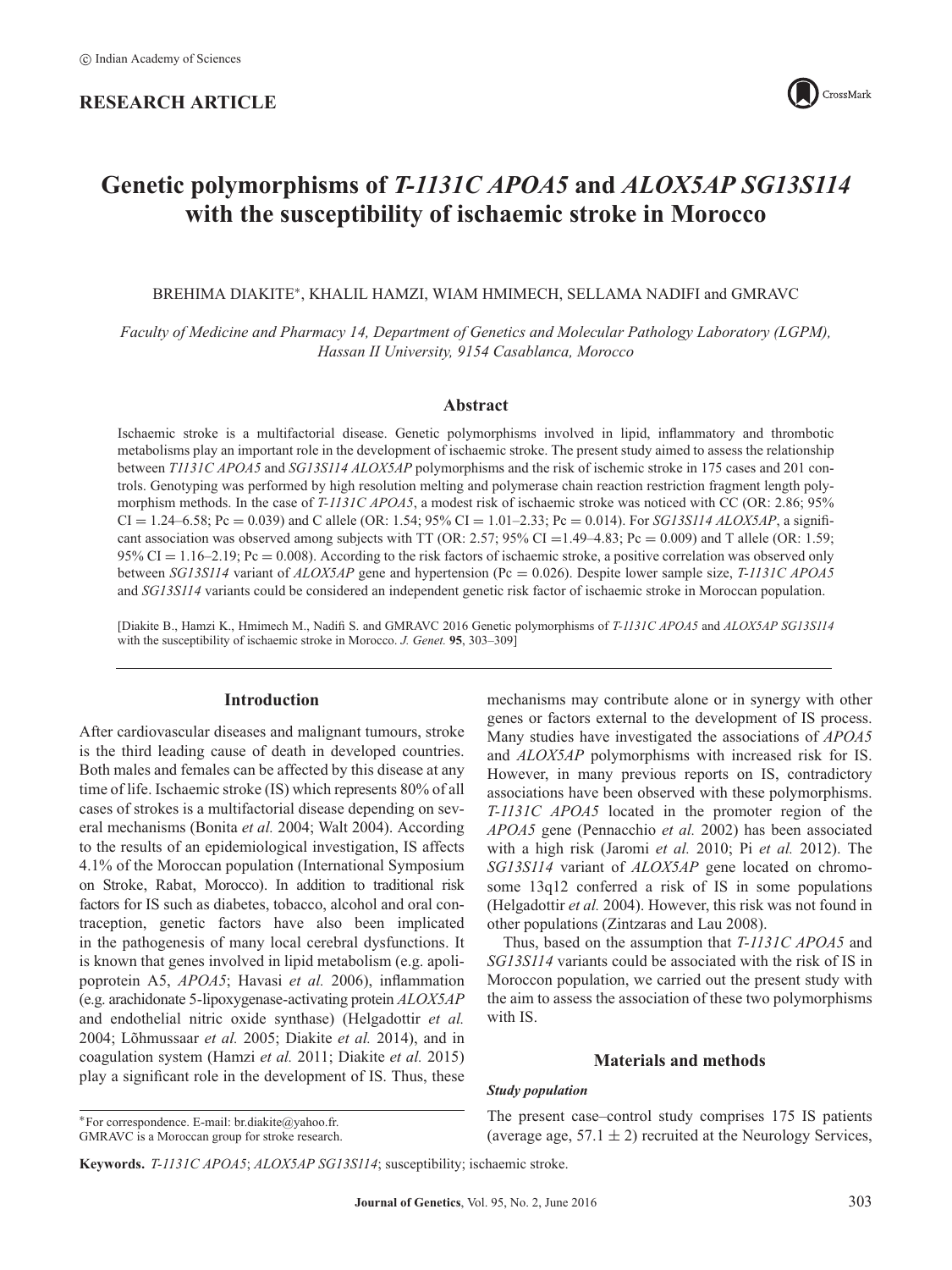Neurology Hospital University Center (CHU) Ibn Rochd of Casablanca and Rabat between March 2009 and February 2013, and 201 controls (average age,  $54.6 \pm 2$ ) healthy blood donors without any history of IS and cognitive disorders. Demographic data (age and sex) and risk factors of cerebral ischaemia such as hypertension, diabetes, smoking and alcohol consumption were collected from medical records. After cardiovascular and neurological examinations, a computer tomography or magnetic imaging resonance (MRI) was performed for each patient. According to the classification of trial of ORG 10172 in acute stroke treatments (TOAST), IS patients were divided into four groups, atherosclerosis (diseases of the large arteries with an infarct diameter *>*1.5 cm), lacunar (occlusive disease perforating small arteries with infarct diameter *<*1.5 cm), cardio embolic and other causes. All participants accepted and signed the informed consent. The present study was approved by the local Ethics Committee Hassan II University, Casablanca, Morocco.

# *DNA extraction*

Five millilitres of peripheral blood were collected from each patient and control in an EDTA tube. Genomic DNA was isolated from white blood cells using salting out method. The spectrophotometer was used to determine the quality and quantity of the DNA. Two essays were performed,  $100$  ng/ $\mu$ L DNA for amplification by polymerase chain reaction restriction fragment length polymorphism (PCR-RFLP) and 20 ng/ $\mu$ L to high resolution melting (HRM).

# *Genotyping by HRM amplification*

The different genotypes of *ALOX5AP SG13S114* were determined by HRM 7500 Fast Real-Time PCR system (AB Applied Biosystems, Foster City, USA). The MeltDoctorTM HRM Master Mix which contains SYTO9 as the DNA intercalating dye was used for the protocol of HRM reaction. The forward and reverse primers of *SG13S114* were previously described by Zhang *et al.* (2006). The amplicon size of this variant was 212 bp. According to the manual HRM Applied Biosystems, a final reaction volume of 20 *μ*L was used for the amplification product HRM (Graham *et al.* 2005; Price *et al.* 2007; Reed *et al.* 2007). HRM amplification conditions were: 10 min of enzyme activation at 95◦C (holding stage), followed by 40 cycles of 15 s at 95◦C and 1 min at 60◦C, and finally followed by melting curve phase: 10 s of denaturation at 95◦C, 1 min of hybridization at 60◦C, 15 s of high resolution melting at 95◦C and 15 s of final hybridization at 60◦C. Using Fast System SDS 7500 v2.0.1 software analysis of the results was performed. The interpretation of AA, AT and TT genotypes of *SG13S114* was performed from the temperature curves in reference to the curves of the contracts. After interpreting the results by HRM, the plates containing the amplification products were stored at 4◦C and digested with the restriction enzyme *Ase*I to confirm the results.

# *Genotyping by PCR-RLFP*

The *T-1131C* polymorphism of APOA5 was identified by PCR-RFLP as described by Talmud *et al.* (2002). The PCR conditions of the *T-1131C APOA5* variant were: 2 min of initial denaturation at 96◦C, followed by 35 cycles of 30 s at 95 °C, 30 s at 55 °C, 30 s at 72 °C and final extension of 5 min at 72◦C. After digestion with *Mse*I restriction enzyme, PCR products revealed three fragments (267, 109 and 22 bp) for TT wild type, four fragments (289, 267, 109 and 22 bp) for TC and two fragments (289 and 109 bp) for CC. The genotypes for *ALOX5AP SG13S114* were detected by PCR-RFLP as described by Zhang *et al.* (2006). The PCR conditions were: 10 min of initial denaturation at 95◦C, followed by 35 cycles of 30 s at 95◦C, 30 s at 61◦C, 40 s at 72◦C and final extension of 10 min at 72◦C. PCR products were digested with *Ase*I restriction enzyme and the results showed that AA produced two fragments (25 and 187 bp), AT produced three fragments (25, 187 and 212 bp) and TT produced a single fragment (212 bp). Restriction products of each gene were separated on 3% agarose gels and visualized under ultraviolet light on a transilluminator.

## *Statistical analysis*

In our study, the equation published by Dawson-Saunders and Trapp (1994) was used to calculate the sample size. Software, MedCalc ver. 11.6 and SPSS ver. 19.0 were used for statistical analyses. Allelic and genotypic proportions of *T-1131C APOA5* and *SG13S114* polymorphisms were calculated in cases and controls. Hardy–Weinberg equilibrium (HWE) was tested by chi-square  $(\chi^2)$  or Fisher test. The odds ratio (OR) and 95% confidence intervals (CI) were used to assess the association of these polymorphisms with IS. Three different genetic models were applied: recessive, dominant and additive. Independent sample's *t*-test was used to evaluate the difference of average age. Binary logistic analysis comparing the two groups was used to assess the independent effect of polymorphisms and clinical characteristics of IS (subtypes, traditional risk and demographic factors). For all variables,  $P$  value less than 0.05 ( $P < 0.05$ ) was considered statistically significant. To avoid false interpretation of *P* value (type 1 error) of genetic associations, Bonferroni correction has been performed (Dunn 1961).

## **Results**

# *Genetic association study*

Table 1 shows the genotype and allele frequencies of *T-1131C APOA5* and *ALOX5AP SG13S114* variants in IS groups and controls.

*T-1131C APOA5*: The distribution of *T-1131C APOA5* polymorphism was in HWE among cases ( $X^2 = 5.44$ ,  $P =$ 0.07) and controls ( $X^2 = 3.04$ ,  $P = 0.22$ ). In light of our results, the genotypic frequencies of *T-1131C APOA5* gene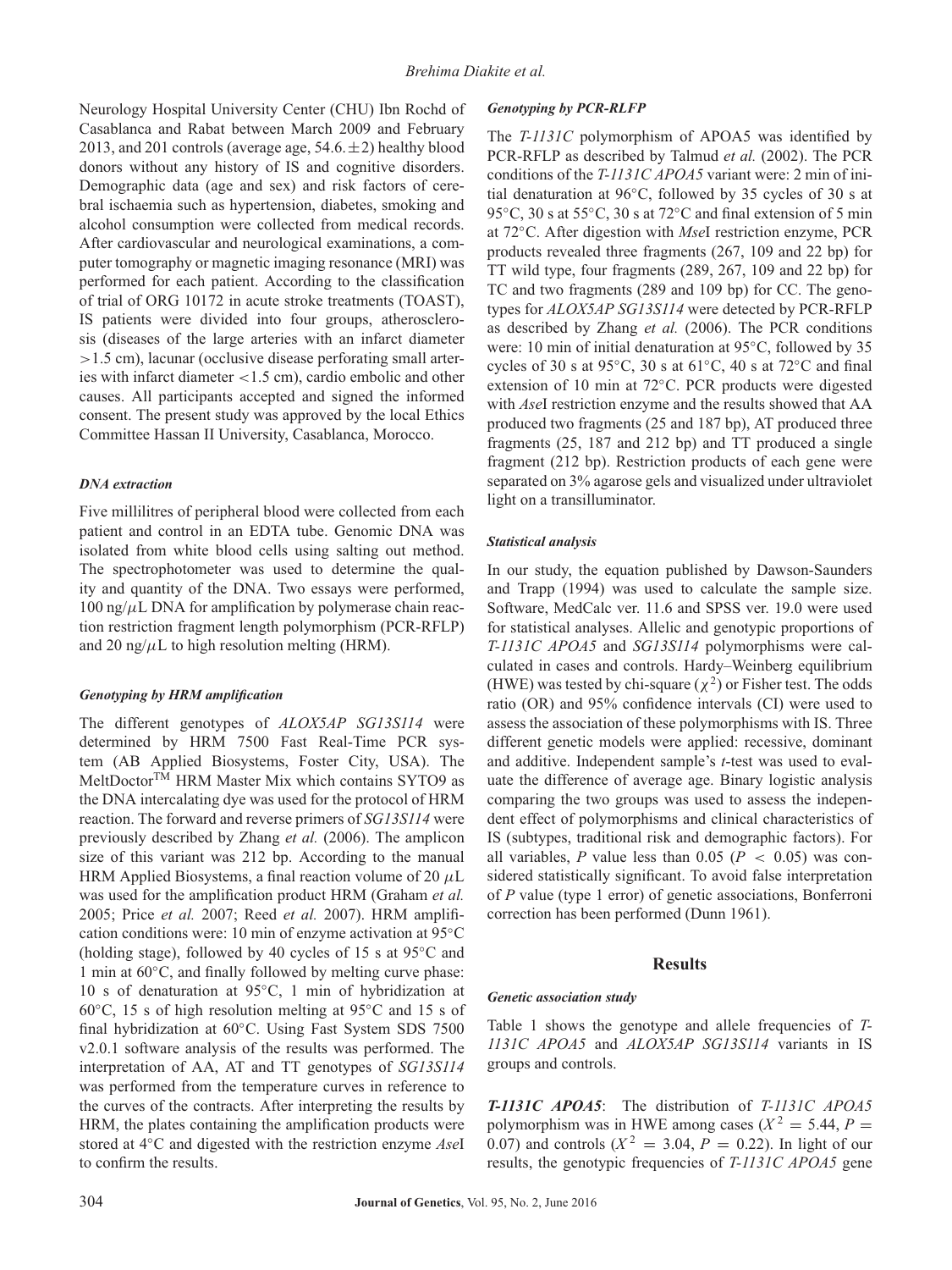| Genotype/allele | Case $(\% )$<br>$(n = 175)$ |            | OR (95% CI)         | $\overline{P}$ | P corrected |  |
|-----------------|-----------------------------|------------|---------------------|----------------|-------------|--|
| T-1131C APOA5   |                             |            |                     |                |             |  |
| <b>TT</b>       | 99 (56.6)                   | 134 (66.7) | Ref.                |                |             |  |
| TC              | 57 (32.6)                   | 58 (28.8)  | $1.33(0.85-2.08)$   | 0.212          |             |  |
| CC              | 19(10.9)                    | 9(4.5)     | $2.86(1.24 - 6.58)$ | 0.013          | 0.039       |  |
| $TT + TC$       | 156(89.1)                   | 192(95.2)  | Ref.                |                |             |  |
| CC              | 19(10.9)                    | 9(4.5)     | $2.60(1.14-5.90)$   | 0.023          | $0.046*$    |  |
| <b>TT</b>       | 99 (56.6)                   | 134(66.2)  | Ref.                |                |             |  |
| $TC + CC$       | 76 (43.4)                   | 67(33.3)   | $1.54(1.53-2.33)$   | 0.045          | 0.090       |  |
| T               | 255(72.9)                   | 326(81.1)  | Ref.                |                |             |  |
| $\mathcal{C}$   | 95(27.1)                    | 76 (18.9)  | $1.54(1.01-2.33)$   | 0.007          | $0.014*$    |  |
| <i>SG13S114</i> |                             |            |                     |                |             |  |
| AA              | 89 (50.9)                   | 119(59.2)  | Ref.                |                |             |  |
| AT              | 51(29.1)                    | 64 (31.8)  | $1.06(0.67-1.68)$   | 0.786          |             |  |
| <b>TT</b>       | 35(20.0)                    | 18(9.0)    | $2.57(1.49-4.83)$   | 0.003          | $0.009*$    |  |
| $AA + AT$       | 140(80.0)                   | 183(91.0)  | Ref.                |                |             |  |
| <b>TT</b>       | 35(20.0)                    | 18(9.0)    | $2.54(1.38-4.68)$   | 0.003          | $0.006*$    |  |
| AA              | 89 (50.9)                   | 119(59.2)  | Ref.                |                |             |  |
| $AT + TT$       | 86(49.1)                    | 82 (40.8)  | $1.40(0.93 - 2.11)$ | 0.104          |             |  |
| A               | 229(65.4)                   | 302(75.1)  | Ref.                |                |             |  |
| T               | 121 (34.6)                  | 100(24.9)  | $1.59(1.16-2.19)$   | 0.004          | $0.008*$    |  |

**Table 1.** Frequencies of *T-1131C APOA5* and *ALOX5AP SG13S114* polymorphisms in IS subjects and controls.

\*Significant; Ref., reference; CC vs TT + CT, recessive model for *T-1131C APOA5*; TC + CC vs TT, dominant model for *T-1131C APOA5*; C vs T, additive model for *T-1131C APOA5*; TT vs AA + AT, recessive model for *SG13S114*; AT + TT vs AA, dominant model for *SG13S114*; T vs A, additive model for *SG13S114*.

in cases were 56.6% TT, 32.6% TC and 10.9% CC versus 66.7% TT, 28.8% TC and 4.5% CC for controls. T and C allele frequencies in cases and controls were 72.9, 27.1 and 81.1, 18.9%, respectively. After correcting the value of *P*, we noted that subjects harbouring the CC genotype were significantly associated with the risk of IS when compared to TT genotype (OR: 2.86; 95% CI = 1.24–6.58; Pc = 0.039). TC versus TT was not found to influence the risk of IS. When considering the genetic models, we noticed a significant association with IS risk in the additive model (C versus T, OR: 1.54; 95% CI = 1.01–2.33; Pc = 0.014) and in the recessive model (CC versus  $TT + TC$ , OR: 2.60, 95% CI = 1.14–5.90; Pc = 0.046), but the dominant model (TC + CC versus TT) showed no trend on the risk of IS. Thus, the presence of minor allele could be a genetic marker in the process of developing IS in Morocco.

*ALOX5AP SG13S114*: Distribution of *SG13S114* variant in controls ( $X^2 = 4.35$ ,  $P = 0.11$ ) did not deviate from HWE contrary to that observed in cases ( $X^2 = 21.9, P < 0.01$ ). The distribution of genotypes among cases was 50.9% AA, 29.1% AT, 20.0% TT and 59.2% AA, 31.8% AT, 9.0% TT in controls. Allele frequencies in cases and controls were 65.4% A, 34.6% T and 75.1% A, 24.9% T, respectively. An increased risk of IS was observed with TT versus AA of *SG13S114* variant (OR: 2.57; 95% CI = 1.49–4.83; Pc = 0.009) but not with AT versus AA. Except for the dominant model (AT + TT versus AA), *SG13S114* variant was associated with an increased risk of IS both additive (T versus A,

OR: 1.59; 95% CI = 1.16–2.19; Pc = 0.008) and recessive (TT versus AA+AT, OR: 2.54; 95% CI = 1.38–4.68; Pc = 0.006) models. Therefore, our results suggest that the T allele of *SG13S114* could influence the risk of IS. Thus, the size of the sample included in this work has enabled us to bring out an association of *T-1131C APOA5* and *ALOX5AP SG13S114* polymorphisms in IS risk with 80% power.

#### *Characteristics of IS subjects*

Table 2 represents the correlation between *T-1131C APOA5* and *ALOX5AP SG13S114* and IS subtypes. According to the TOAST classification, the different IS subtypes were 39.4% atherosclerosis, 26.9% cardioembolic, 6.3% lacunar and 27.4% for other causes. Genotype–phenotype correlation showed no positive trend.

Table 3 shows the distribution of *T-1131C APOA5* and *ALOX5AP SG13S114* polymorphisms as a function of demographic parameters and risk factors of IS patients. Male patients aged above 55 years were overrepresented when compared with female patients less than 55 years. There was no significant difference between *T-1131C APOA5*, *SG13S114* variant and demographic parameters such as age and sex. We have not found a positive association between cerebral IS factors such as hypertension, diabetes, smoking and alcohol consumption with the genotypes of *T-1131C APOA5*. In the contrast, a positive correlation was observed between hypertension and *SG13S114* variants of the  $ALOX5AP$  gene ( $P = 0.012$ ).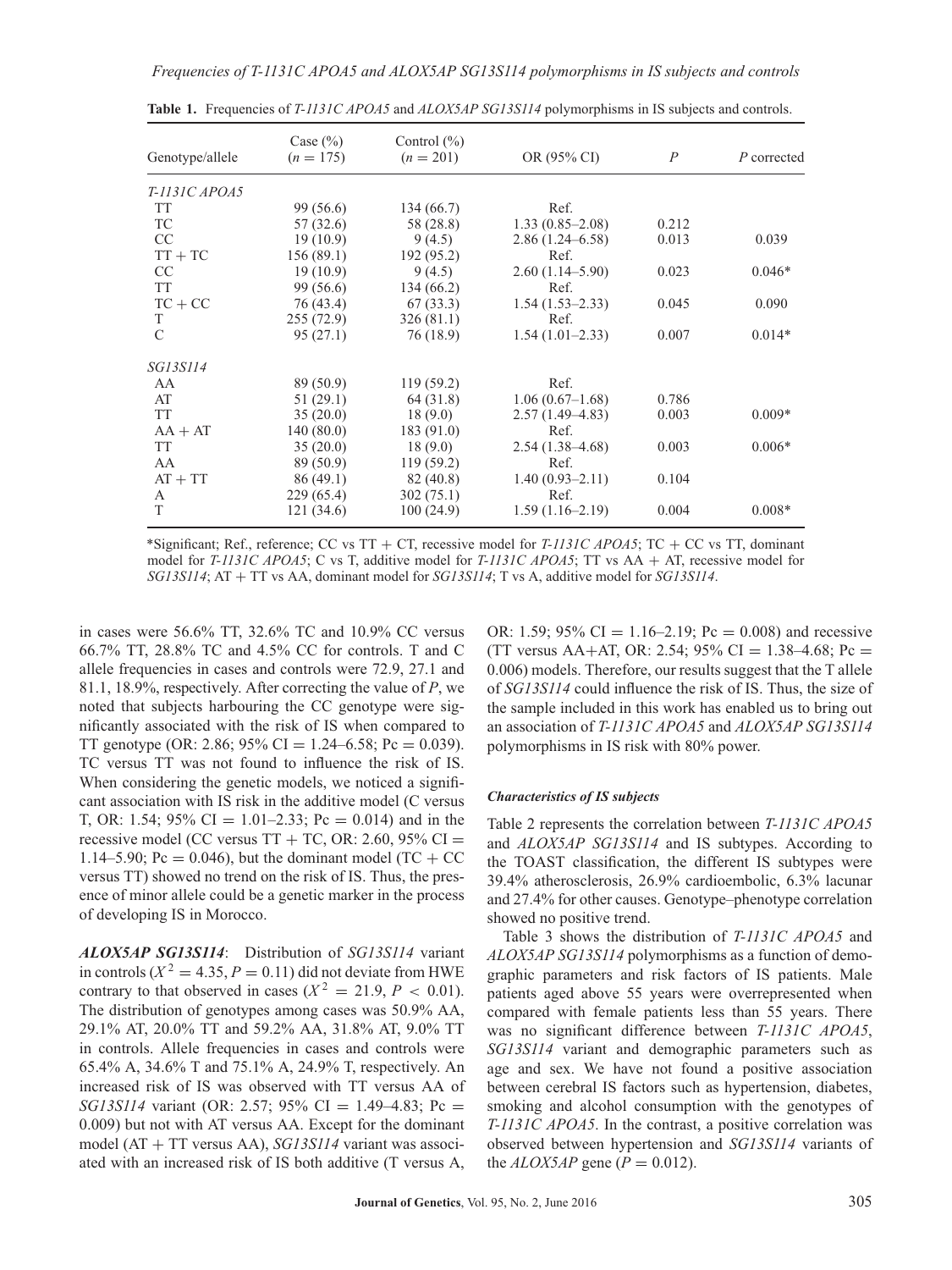|                 |            |          | $T-1131C$ APOA5 $(\% )$ |          |                |          | $SGI3SII4$ $(\% )$ |          |       |
|-----------------|------------|----------|-------------------------|----------|----------------|----------|--------------------|----------|-------|
|                 | $n = 175$  | TT       | ТC                      | CC       | $\overline{P}$ | AA       | AT                 |          | P     |
| IS subtype      |            |          |                         |          |                |          |                    |          |       |
| Atherosclerosis | 69(39.4)   | 39(56.5) | 22(31.9)                | 8 (11.6) | 0.725          | 33(47.8) | 17(24.6)           | 19(27.5) | 0.270 |
| Cardioembolic   | 47(26.9)   | 27(53.2) | 17(36.2)                | 5(10.5)  |                | 23(48.9) | 17(36.2)           | 7(14.9)  |       |
| Lacunar         | 11 $(6.3)$ | 8 (72.7) | 1(9.1)                  | 2(18.2)  |                | 8(72.7)  | 1(9.1)             | 2(18.2)  |       |
| Others          | 48 (27.4)  | 27(56.3) | 17 (35.4)               | 4(8.3)   |                | 25(52.1) | 16(33.3)           | 7(14.6)  |       |

**Table 2.** Distribution of *T-1131C APOA5* and *ALOX5AP SG13S114* variants according to IS subtype.

**Table 3.** Distribution of *T-1131C APOA5* and *ALOX5AP SG13S114* according to risk factors of IS patients.

| Parameter      | $n = 175$ | $T-1131C$ APOA5 $(\% )$ |           |          |                | $SGI3SII4$ $(\% )$ |           |           |                |
|----------------|-----------|-------------------------|-----------|----------|----------------|--------------------|-----------|-----------|----------------|
|                |           | <b>TT</b>               | <b>TC</b> | CC       | $\overline{P}$ | AA                 | AT        | <b>TT</b> | $\overline{P}$ |
| Age            |           |                         |           |          |                |                    |           |           |                |
| $<$ 55 years   | 77        | 38 (49.4)               | 29(37.7)  | 10(13.0) | 0.230          | 40(51.9)           | 24(31.2)  | 13(16.9)  | 0.640          |
| $> 55$ years   | 98        | 61(62.2)                | 28 (28.6) | 9(9.2)   |                | 49(50.0)           | 27(27.6)  | 22(22.4)  |                |
| Gender         |           |                         |           |          |                |                    |           |           |                |
| Female         | 76        | 43(56.6)                | 27(35.5)  | 6(7.9)   | 0.485          | 38(50.0)           | 24(31.6)  | 14(18.4)  | 0.794          |
| Male           | 99        | 56 (56.6)               | 30(30.3)  | 13(13.1) |                | 51 (51.5)          | 27(27.3)  | 21(21.2)  |                |
| Hypertension   |           |                         |           |          |                |                    |           |           |                |
| Yes            | 88        | 50 (56.8)               | 28(31.8)  | 10(11.4) | 0.963          | 49 (55.7)          | 17(19.3)  | 22(25.0)  | $0.012*$       |
| N <sub>0</sub> | 87        | 49(56.3)                | 29(33.3)  | 9(10.3)  |                | 40(46.0)           | 34(39.1)  | 13(14.9)  |                |
| Diabetes       |           |                         |           |          |                |                    |           |           |                |
| Yes            | 36        | 21(58.3)                | 9(25.0)   | 6(16.7)  | 0.328          | 21(58.3)           | 8(22.2)   | 7(19.4)   | 0.535          |
| N <sub>0</sub> | 139       | 78 (56.1)               | 48 (34.5) | 13(9.4)  |                | 68 (48.9)          | 43(30.9)  | 28(20.1)  |                |
| Tobacco        |           |                         |           |          |                |                    |           |           |                |
| Yes            | 59        | 33(55.9)                | 19(32.2)  | 7(11.9)  | 0.954          | 27(45.8)           | 17(28.8)  | 15(25.4)  | 0.413          |
| N <sub>o</sub> | 116       | 66 (56.9)               | 38 (32.8) | 12(10.3) |                | 62(53.4)           | 34(29.3)  | 20(17.2)  |                |
| Alcoholism     |           |                         |           |          |                |                    |           |           |                |
| Yes            | 14        | 6(42.9)                 | 5(35.7)   | 3(21.4)  | 0.347          | 9(64.3)            | 3(21.4)   | 2(14.3)   | 0.577          |
| N <sub>o</sub> | 161       | 93 (57.8)               | 52 (32.3) | 16(9.9)  |                | 80 (49.7)          | 48 (29.8) | 33(20.5)  |                |

\*Significant.

## **Discussion**

This is the first study exploring the association of *T-1131C APOA5*, *ALOX5AP SG13S114* and IS risk in a sample of the Morocco population. Among the studied natural variants of *APOA5* gene, *T-1131C APOA5* polymorphism was widely believed to be involved in the process of development of cerebrovascular and cardiovascular disease (Szalai *et al.* 2004; Pi *et al.* 2012; Ouatou *et al.* 2014). In the light of our results, we also found that the C allele of *T-1131C APOA5* gene was associated with an increased risk of IS but the risk was 2.86-fold when the subject carried CC genotype. Similar findings were observed by Pi *et al.* (2012) who demonstrated in a meta-analysis that *T-1131C APOA5* polymorphism was associated with an increased risk of IS in European and Asian populations. Other previous studies have also found the same results (Maasz *et al.* 2008; Jaromi *et al.* 2010). According to the different genetic combinations, IS risk is increased in additive and recessive models but not in dominant model. This contrasts with the work of Pi *et al.* (2012) who have found a high risk in all genetic models. This discrepancy between the association of *T-1131C APOA5* with IS in genetic models may depend on the sample size and allelic frequencies between different populations worldwide. The mechanism by which this polymorphism could induce IS is that, it can affect the function of transcription of the protein which secondarily causes a change in the synergistic *APOA5* with lipoprotein lipase, the main enzyme involved in circulating triglycerides regulation (Pennacchio *et al.* 2001; Yang *et al.* 2004; Wright *et al.* 2006). In pathological conditions, the abnormal accumulation of lipids in endothelial cells could promote the establishment of atheromatous plaque that is elemental in the events leading to the development of IS (Hachinski *et al.* 1996; Hassan and Markus 2000; Havasi *et al.* 2006). In this study, we have found a negative correlation between *T-1131C APOA5* variant with demographic factors (age and gender). These results are consistent with those observed in Hungarian population (Jaromi *et al.* 2010) but discordant with the results obtained by Maasz *et al.* (2008) in the same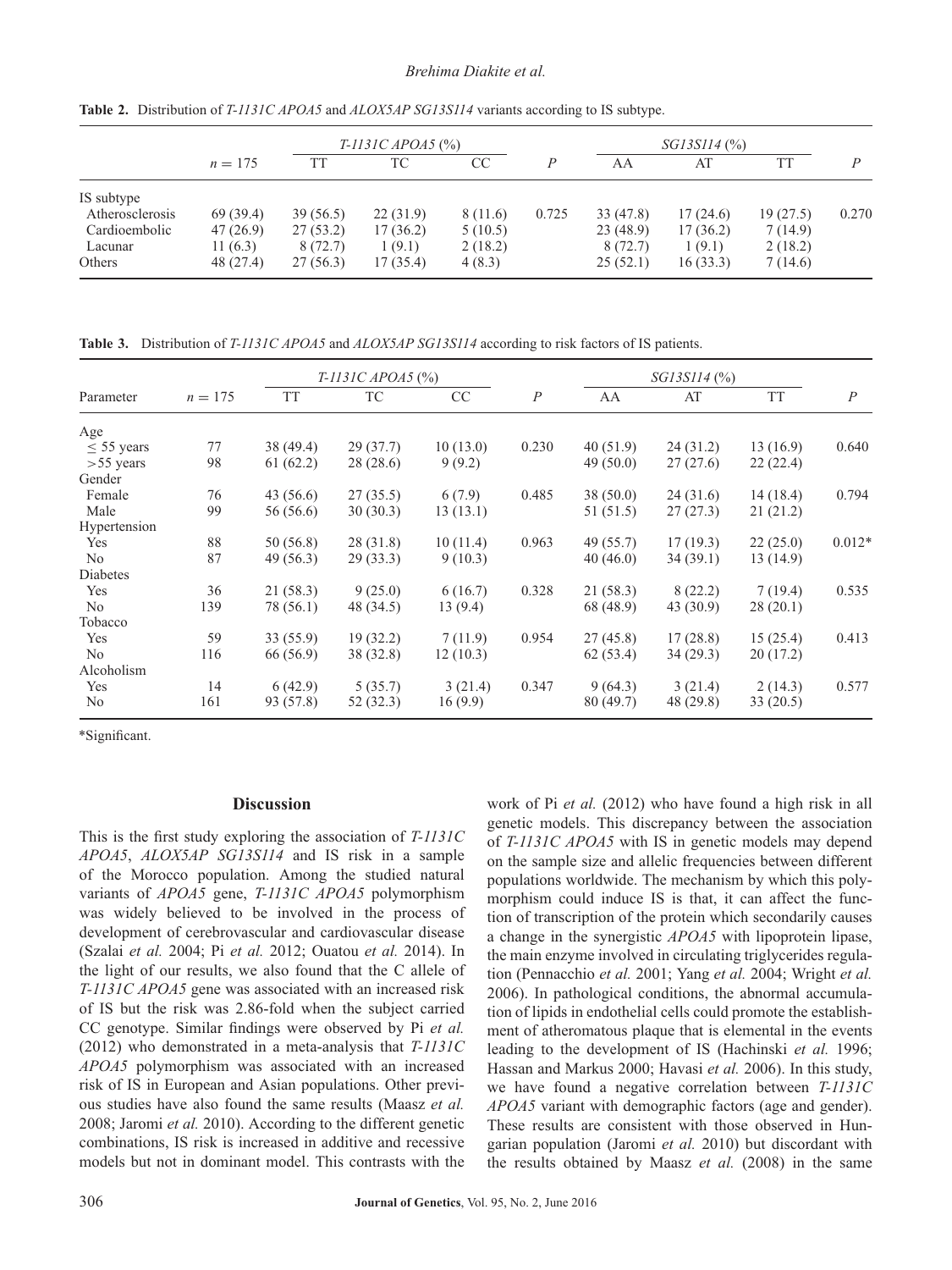study population. These differences could be explained by the sample size and the criteria for selection of patients. With traditional risk factors such as hypertension, diabetes, smoking and alcoholism, we have not found an association consistent with *T-1131C APOA5*. These results do not match with those of Havasi *et al.* (2006) and Maasz *et al.* (2008). They showed that *T-1131C APOA5* allele was associated with IS risk factors. This discrepancy could be due to the fact that genetic risk factors may vary from one population to another. However, no positive correlation was observed in our study between *T-1131C APOA5* and IS subtypes. This contrasts with that observed in the literature (Havasi *et al.* 2006). Several factors could explain these contradictions among others such as, the size of the sample, different methods, distribution of IS subtypes in different populations and early diagnosis by computer tomography or MRI.

*ALOX5AP* gene plays a key role in the inflammatory process, in the production of leukotriene (Spanbroek *et al.* 2003). Among the haplotypes, *SG13S114*, the most frequently studied is involved in the pathogenesis of several cardio–cerebrovascular diseases (Gretarsdottir *et al.* 2003; Helgadottir *et al.* 2005; Gulcher *et al.* 2005; Kostulas *et al.* 2007). In the present study, we observed that TT genotype and the T allele of *SG13S114* variant were associated with an increased risk of IS. These results are consistent with the work done in some European populations such as Iceland, Germany and Spain (Helgadottir *et al.* 2004; Lõhmussaar *et al.* 2005; Domingues-Montanari *et al.* 2010). Further, Sharma *et al.* (2013) also found the same results in Indian population. However, a negative correlation of the *SG13S114* SNP with IS was observed in white American population (Meschia *et al.* 2005; Zee *et al.* 2006). In the present study, the recessive model of *SG13S114* has shown an association with a risk of 2.54-fold with IS, but the dominant model showed no trend. This was similar in part to the work of Wang *et al.* (2014) and Domingues-Montanari *et al.* (2010) who found that *SG13S114* was associated with an increased risk of IS in dominant as well as recessive models. In contrast, Zintzaras and Lau (2008) found no association in any genetic models. These discrepancies concerning the relation between SG13S114 variant and IS risk could be explained by the difference in sample sizes and genetic variability of ethnicities. This could also depend on the size of the study samples. In accordance with the classification of IS subtypes, no positive association was observed with the T allele of *SG13S114*. This finding was similar to what was reported in white American population (Meschia *et al.* 2005). In addition, it was reported in Chinese population that A allele of *SG13S114* variant was associated with an increased risk of atherothrombotic IS or small artery disease than other subtypes (Zhang *et al.* 2006; Ye *et al.* 2014). However, it has recently been revealed in the same Chinese population that there was a positive association of *SG23S114* with atherothrombotic IS forms (Wang *et al.* 2014). Although, *ALOX5AP* gene plays an important role in atherosclerosis and inflammatory diseases, but these inconsistencies by

relationship *SG13S114* and IS subtypes may assume that atherosclerosis in stroke could be due to several mechanisms such as genetic (other variants of *ALOX5AP* gene) and pathophysiological (endothelial dysfunction, formation of atheromatous lesions and atherosclerotic complications) factors or synergy of two factors. In light of our results, according to demographic factors and risk factors for IS, there was no positive correlation with *SG23S114* with the exception of hypertension. These results were almost similar to those of Meschia *et al.* (2005), who found a significant association of *SG13S114* variants with hypertension, but not with other risk factors and demographic factors. The mechanism by which *ALOX5AP* gene may contribute to the occurrence of stroke is the activation of the inflammatory pathway mediated by leukotriene (Kostulas *et al.* 2007). This occurs with the changes in the local blood flow which causes release of mediators that are involved in vasodilatation, vascular permeability and leukocyte migration. Leukotrienes have also been implicated in the initiation and progression of atherosclerosis (Riccioni *et al.* 2010; Di Gennaro and Haeggstrom 2012).

In conclusion, the current study suggests that in Moroccan population, the *T-1131C APOA5* and *SG13S114* variants are independently associated with an increased risk of IS. Hypertension remains a major risk factor in the occurrence of stroke with *SG13S114*. The study of these polymorphisms in cerebral ischaemia is the first in Morocco, and it would be desirable in future studies to increase the sample size and evaluate these polymorphisms based on biochemical parameters.

#### **Acknowledgements**

This work was financed by Royal Academy of Rabat and Laboratory of Genetics and Molecular Pathology (LGPM) at the Faculty of Medicine and Pharmacy, University Hassan II in Casablanca. We thank all the staff of Neurology services CHU Ibn Rochd Rabat and Casablanca for their collaboration in the collection of samples and clinical data. We also thank all the staff, particularly Sir Wifaq said, Yaya Kassogue, MD, PhD and PhD student of LGPM for their contribution. The members of the GMRAVC Study Group are Pr El Alaoui Moulay Mustapha Faris, Pr Yahyaoui Mohammed and Pr Aidi Saadia (Neurological departments of CHU Souissi Rabat), Pr Slassi Ilham and El Moutaouakil Bouchra (Neurological Departments of CHU Ibn Rochd, Casablanca), Pr Habbal Rachida (Cardiology department of CHU Ibn Rochd); Adlouni Ahmed (Faculty of Sciences Ben Msik, Casablanca), Pr El Messal Mariame (Faculty of Sciences Ain Chock, Casablanca) and Genetics and Molecular Pathology department.

#### **References**

- Bonita R., Mendis S., Truelsen T., Bogousslavsky J., Toole J., Yatsu F. *et al.* 2004 The global stroke initiative. *Lancet Neurol.* **3**, 391– 393.
- Dawson-Saunders B. and Trapp R. G. 1994 *Basic and clinical biostatistics*, 2nd edition. Appleton and Lange, Norwalk, USA.
- Diakite B., Hamzi K., Slassi I., El Yahyaoui M., El Alaoui M. M. F., Habbal R. *et al.* 2014 G894T endothelial nitric oxide synthase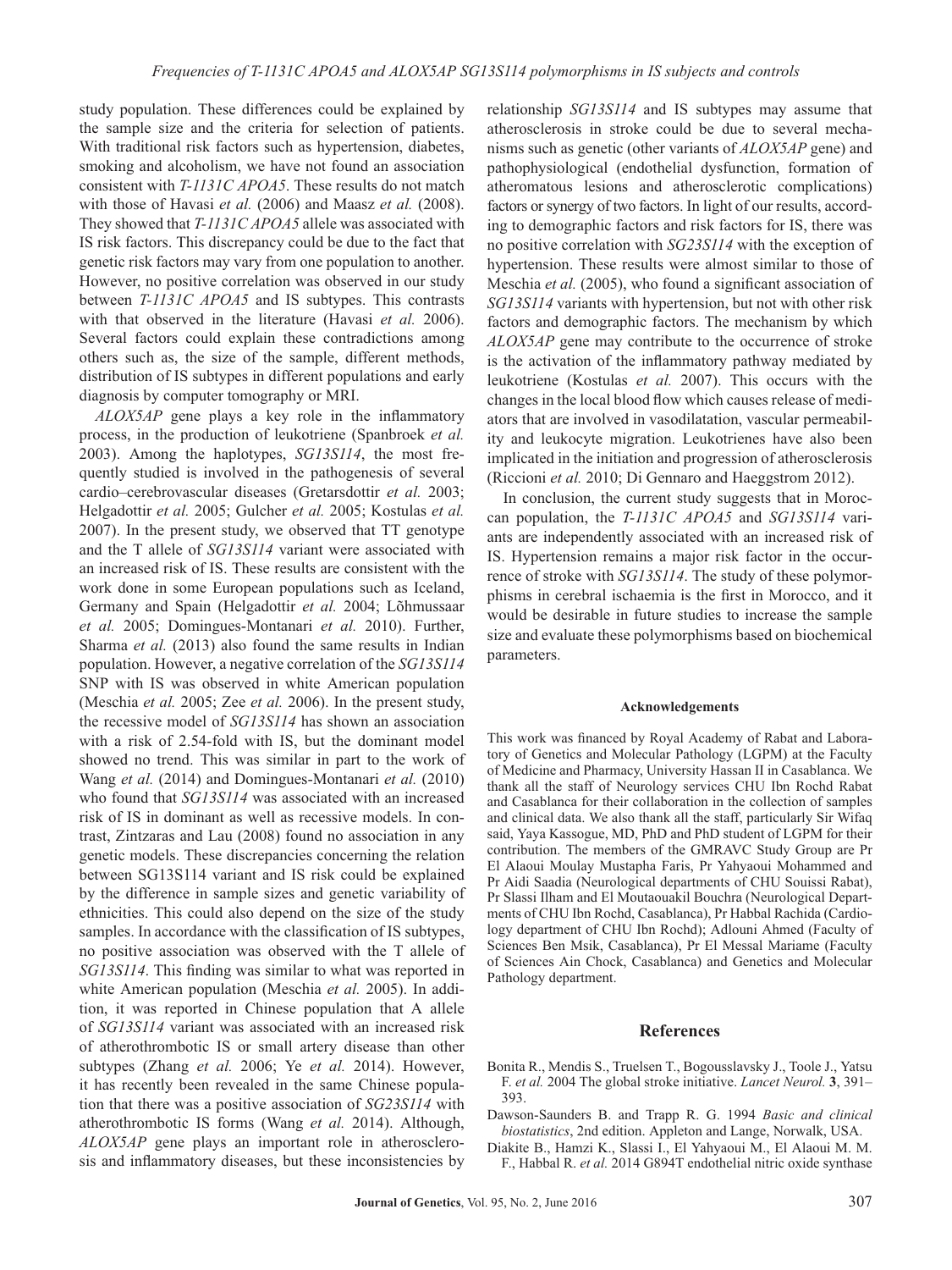polymorphism and ischemic stroke in Morocco. *Meta Gene* **2**, 349–357.

- Diakite B., Hamzi K.., Hmimech W., Nadifi S. and GMRAVC 2015 First study of C2491T FV mutation with ischaemic stroke risk in Morocco. *J. Genet.* **94**, 313–315.
- Di Gennaro A. and Haeggstrom J. Z. 2012 The leukotrienes: immune-modulating lipid mediators of disease. *Adv. Immunol.* **116**, 51–92.
- Domingues-Montanari S., Fernández-Cadenas I., Rio-Espinola A. D., Corbeto N., Krug T., Manso H. *et al.* 2010 Association of a genetic variant in the ALOX5AP with higher risk of ischemic stroke, case–control, meta-analysis and functional study. *Cerebrovasc. Dis.* **29**, 528–537.
- Dunn O. J. 1961 Multiple comparisons among means. *J. Am. Stat. Assoc.* **56**, 52–64.
- Graham R., Liew M., Lyon E., Meadows C. and Wittwer C. T. 2005 Distinguishing different DNA heterozygotes by high-resolution melting. *Clin. Chem.* **51**, 1295–1298.
- Gretarsdottir S., Thorleifsson G., Reynisdottir S. T., Manolescu A., Jonsdottir S., Jonsdottir T. *et al.* 2003 The gene encoding phosphodiesterase 4D confers risk of ischemic stroke. *Nat. Genet.* **35**, 131–138.
- Gulcher J. R., Gretarsdottir S., Helgadottir H. and Stefansson K. 2005 Genes contributing to risk for common forms of stroke. *Trends Mol. Med.* **11**, 217–224.
- Hachinski V., Graffagnino C., Beaudry M., Bernier G., Buck C., Donner A. *et al.* 1996 Lipids and stroke: a paradox resolved. *Arch. Neurol.* **53**, 303–308.
- Hamzi K., Tazzite A. and Sellama N. 2011 Large-scale metaanalysis of genetic studies in ischemic stroke: five genes involving 152,797 individuals. *Indian J. Hum. Genet.* **17**, 212–217.
- Hassan A. and Markus H. S. 2000 Genetics and ischaemic stroke. *Brain* **123**, 1784–1812.
- Havasi V., Szolnoki Z., Talián G., Bene J., Komlósi K., Maász A. *et al.* 2006 Apolipoprotein A5 gene promoter region T-1131C polymorphism associates with elevated circulating triglyceride levels and confers susceptibility for development of ischemic stroke. *J. Mol. Neurosci.* **29**, 177–183.
- Helgadottir A., Manolescu A., Thorleifsson G., Gretarsdottir S., Jonsdottir H., Thorsteinsdottir U. *et al.* 2004 The gene encoding 5-lipoxygenase activating protein confers risk of myocardial infarction and stroke. *Nat. Genet.* **36**, 233–239.
- Helgadottir A., Gretarsdottir S., St Clair D., Manolescu A., Cheung J. and Thorleifsson G. 2005 Association between the gene encoding 5-lipoxygenase-activating protein and stroke replicated in a Scottish population. *Am. J. Hum. Genet.* **76**, 505–509.
- Jaromi L., Csöngei V., Polgár N., Szolnoki Z., Maasz A., Horvatovich, K. *et al.* 2010 Functional variants of glucokinase regulatory protein and apolipoprotein A5 genes in ischemic stroke. *J. Mol. Neurosci.* **41**, 121–128.
- Kostulas K., Gretarsdottir S., Kostulas V., Manolescu A., Helgadottir, A., Thorleifsson G. *et al.* 2007 PDE4D and ALOX5AP genetic variants and risk for ischemic cerebrovascular disease in Sweden. *J. Neurol. Sci.* **263**, 113–117.
- Lõhmussaar E., Gschwendtner A., Mueller J. C., Org T., Wichmann E., Hamann G. *et al.* 2005 ALOX5AP gene and the PDE4D gene in a central European population of stroke patients. *Stroke* **36**, 731–734.
- Maasz A., Kisfali P., Jaromi L., Horvatovich K., Szolnoki Z., Csongei V. *et al.* 2008 Apolipoprotein A5 gene IVS3+G476A allelic variant confers susceptibility for development of ischemic stroke. *Circ. J.* **72**, 1065–1070.
- Meschia J. F., Brott T. G., Brown R. D., Crook R., Worrall B. B., Kissela B. *et al.* 2005 Phosphodiesterase 4D and 5-lipoxygenase activating protein in ischemic stroke. *Ann. Neurol.* **58**, 351–361.
- Ouatou S., Ajjemami M., Charoute H., Sefri H., Ghalim N., Rhaissi H. *et al.* 2014 Association of APOA5 rs662799 and rs3135506 polymorphisms with arterial hypertension in Moroccan patients. *Lipids Health Dis.* **13**, 60.
- Pennacchio L. A., Olivier M., Hubacek J. A., Cohen J. C., Cox D. R., Fruchart J. C. *et al.* 2001 An apolipoprotein influencing triglycerides in humans and mice revealed by comparative sequencing. *Science* **294**, 169–173.
- Pennacchio L. A., Olivier M., Hubacek J. A., Krauss R. M., Rubin E. M. and Cohen J. C. 2002 Two independent apolipoprotein A5 haplotypes influence human plasma triglyceride levels. *Hum. Mol. Genet.* **11**, 3031–3038.
- Pi Y., Zhang L., Yang Q., Li B., Guo L., Fang C. *et al.* 2012 Apolipoprotein A5 gene promoter region-1131T/C polymorphism is associated with risk of ischemic stroke and elevated triglyceride levels: a meta-analysis. *Cerebrovasc. Dis.* **33**, 558– 565.
- Price E. P., Smith H., Huygens F. and Giffard P. M. 2007 Highresolution DNA melt curve analysis of the clustered regularly interspaced short-palindromic-repeat locus of *Campylobacter jejuni*. *Appl. Environ. Microbiol.* **73**, 3431–3436.
- Reed G. H., Kent J. O. and Wittwer C. T. 2007 Review: highresolution DNA melting analysis for simple and efficient molecular diagnostics. *Pharmacogenomics* **8**, 597–608.
- Riccioni G., Back M. and Capra V. 2010 Leukotrienes and atherosclerosis. *Curr. Drug. Targets* **11**, 882–887.
- Sharma V., Dadheech S., Kaul S., Jyothy A. and Munshi A. 2013 Association of ALOX5AP SG13S114 A/T variant with ischemic stroke, stroke subtypes and aspirin resistance. *J. Neurol. Sci.* **331**, 108–113.
- Spanbroek R., Grabner R., Lotzer K., Hildner M., Urbach A., Ruhling K. *et al.* 2003 Expanding expression of the 5 lipoxygenase pathway within the arterial wall during human atherogenesis. *Proc. Natl. Acad. Sci. USA* **100**, 1238–1243.
- Szalai C., Keszei M., Duba J., Prohászka Z., Kozma G. T., Császár A. *et al.* 2004 Polymorphism in the promoter region of the apolipoprotein A5 gene is associated with an increased susceptibility for coronary artery disease. *Atherosclerosis* **173**, 109– 114.
- Talmud P. J., Hawe E., Martin S., Olivier M., Miller G. J., Rubin E. M. *et al.* 2002 Relative contribution of variation within the APOC3/A4/A5 gene cluster in determining plasma triglycerides. *Hum. Mol. Genet.* **11**, 3039–3046.
- Walt G. 2004 WHO's 2003 World Health Report. *Br. Med. J.* **328**, 6.
- Wang G., Liu R. and Zhang J. 2014 The arachidonate 5 lipoxygenase-activating protein (ALOX5AP) gene SG13S114 polymorphism and ischemic stroke in Chinese population: a meta-analysis. *Gene* **533**, 461–468.
- Wright W. T., Young I. S., Nicholls D. P., Patterson C., Lyttle, K. and Graham C. A. 2006 SNPs at the APOA5 gene account for the strong association with hypertriglyceridemia at the APOA5/A4/C3/A1 locus on chromosome 11q23 in the northern Irish population. *Atherosclerosis* **185**, 353–360.
- Yang Y., Ruiz-Narvaez E., Niu T., Xu X. and Campos H. 2004 Genetic variants of the lipoprotein lipase gene and myocardial infarction in the central valley of Costa Rica. *J. Lipid Res.* **45**, 2106–2109.
- Ye F., Liu N. N., Zheng Y. Q., Zhang W. J., Wang C. M., Xu Y. *et al.* 2014 Three polymorphisms of ALOX5AP and risk of ischemic stroke in Chinese: evidence from a meta-analysis. *J. Neurol. Sci.* **336**, 93–98.
- Zee R. Y., Cheng S., Hegener H. H., Erlich H. A. and Ridker P. M. 2006 Genetic variants of arachidonate 5-lipoxygenaseactivating protein, and risk of incident myocardial infarction and ischemic stroke: a nested case–control approach. *Stroke* **37**, 2007–2011.